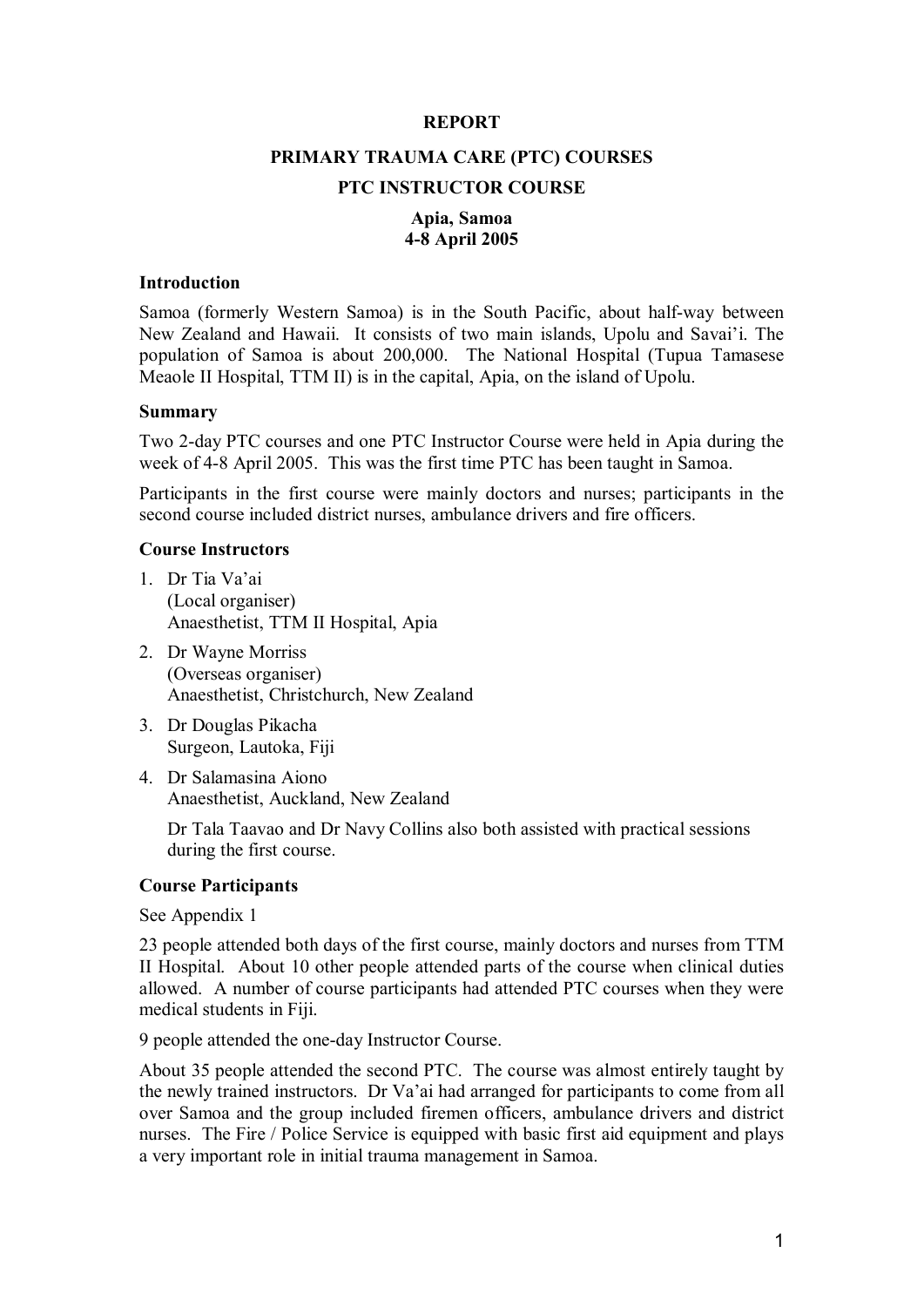# **Course Programmes**

The first course followed a standard 2-day programme.

The timetable for the Instructor Course was very similar to the timetable in the manual but we spent more time practising presentation techniques.

During the second 2-day course, we reduced the time spent on Secondary Survey topics and covered Disaster Management and Triage in more detail. Most of the lectures were delivered in Samoan with English slides.

#### **Venue and Course Presentation**

The courses were all held in the Ministry of Health Conference Room, next to TTM II Hospital. This was an excellent venue: a large room with air-conditioning and fans. There was enough room for 5 scenario stations.

A computer data projector, loaned by the Samoan Medical Association, was used for all courses.

# **Media Coverage**

A photo and article about the course appeared in the Samoa Observer newspaper; a story about the courses was also broadcast on SBC One television channel.

# **Participant Feedback**

Course evaluation forms were received 17 participants after the first 2-day course. Feedback was very positive with a number of requests for repeat courses. Several people commented on the scenarios being very helpful and a few thought the lectures were too detailed. A couple of people suggested having more equipment for the skill stations and scenarios.

32 forms were received after the second 2-day course. Feedback was also very positive with 11 people asking for more courses in the future. Five participants thought that the medical terminology needed more explanation or simplification and a couple suggested translating the course into Samoan.

#### **Success and Relevance of the Visit**

Our main objective was to introduce PTC to Samoa. It was very pleasing that a number of doctors now working in Samoa had previously done the course in Fiji and were familiar with many PTC principles.

The participants in the first course were mainly TTM II Hospital staff; the second course involved a wider cross-section, with participants coming from a variety of medical and non-medical backgrounds. Dr Tia Va'ai did a great job in organising participants from all over Samoa.

We also trained a strong group of instructors. In my experience, it is often difficult for newly trained instructors to get additional time off clinical duties to put their skills into practice, so it was very pleasing that the second two-day course was almost entirely taught by new instructors.

The second course was modified to take into account the different backgrounds of the participants. Many of these are involved in the initial response to trauma and we felt it was important to concentrate on Primary Survey topics, triage and disaster management.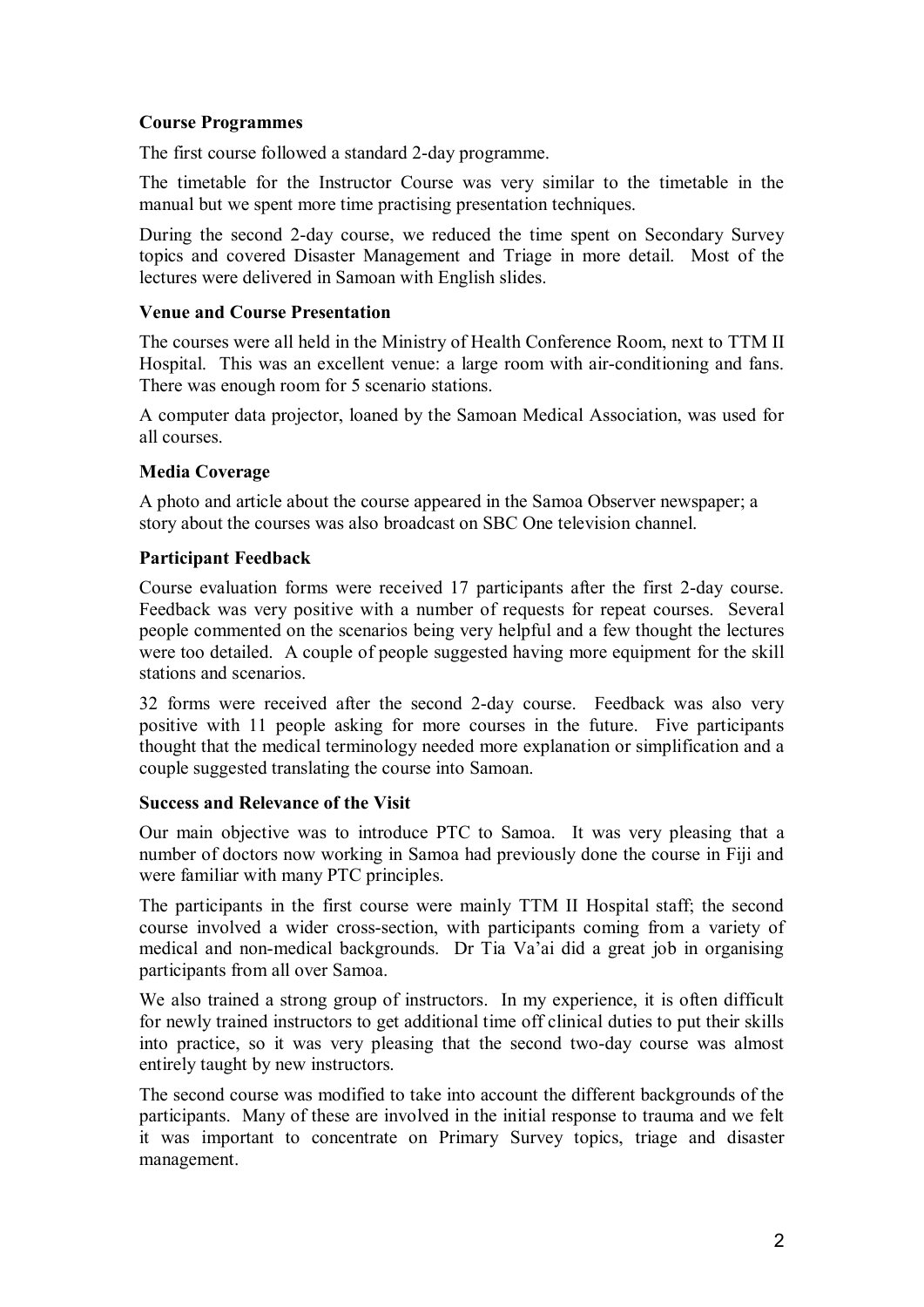#### **Plans for the Future**

I discussed the possibility of more PTC courses in Samoa with Dr Tia Va'ai, Dr Stanley Dean (Assistant Chief Executive Officer) and some of the instructors. I hope that future courses could be run at minimal cost, possibly annually, and I would be very happy to help from an organisational point of view. A couple of people suggested that it would be very helpful if more staff members from the Outpatient  $\&$ Emergency Department (OPED) could attend future courses.

Dr Dean, Dr Aiono and others suggested translating the slides and manuals into Samoan. This would undoubtedly improve understanding for many course participants.

# **Acknowledgements**

Special thanks to Dr Tia Va'ai, Dr Stanley Dean and Dr Tala Tava'ao for their hard work organising the course, including the meals! We are also very grateful to Ms Palanitina Toelupe, Chief Executive Officer, and the Ministry of Health.

Thanks also to Dr Douglas Pikacha and all the instructors for their hard work and enthusiasm. I also appreciate the support of senior medical and nursing officers who allowed their staff to attend the courses.

The PTC courses were largely funded by the Pacific Island Project (AusAID), administered by the Royal Australasian College of Surgeons – thanks very much to Karen McKay and Narelle O'Sullivan. I am also very grateful for the assistance of the Annette and the PTC Foundation.

# **Wayne Morriss**

17 April 2005 **Appendix 1** 

# **PTC Course 1 (45 April 2005)**

*Instructors*

Morriss, Pikacha, Aiono, Collins, Ta'avao

#### *Partipicipants*

TTM II Hospital

- 1. Fiona Hunt, Intern 1, Paediatrics
- 2. Rossana Tofaeono Tile, Intern 1, Paediatrics
- 3. L'amour Hansell, Intern 2, Paediatrics
- 4. Navy Collins, Registrar, Surgery
- 5. Suesue Lagaaia, Registrar, Ophthalmology
- 6. Fuifatu Tevaga, Registrar, O&G
- 7. Pesa Une, Registrar, Anaesthesia
- 8. Loudeen Lam, Registrar, OPED
- 9. Natasha Mamea, Nurse, OT
- 10. Makalita Etuale, Nurse, OT
- 11. Tainefu Faaleolea, Nurse, OT
- 12. Florence Collins, Nurse, AC7
- 13. Rosa Taape, Nurse, AC7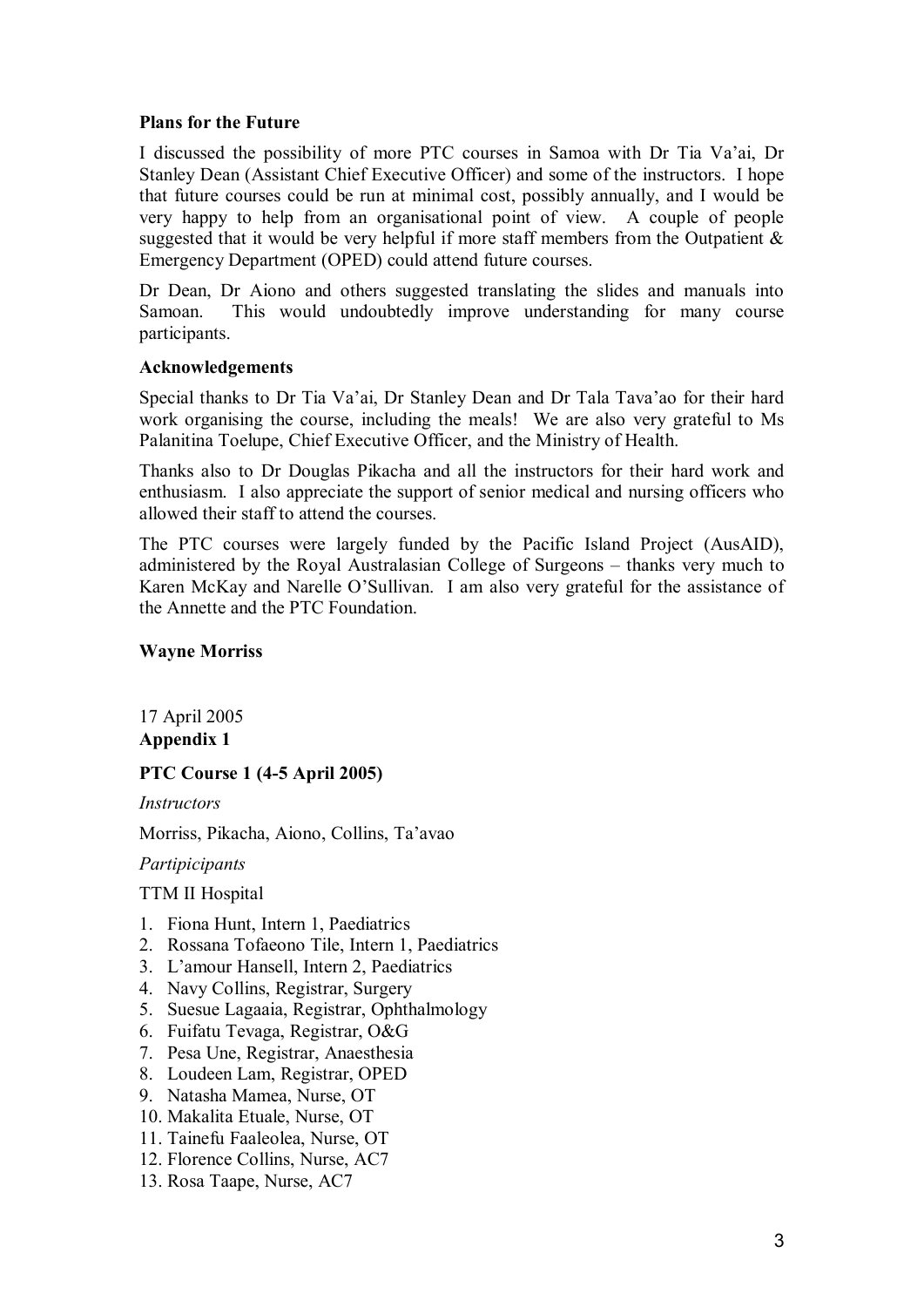- 14. Masele P, Nurse, AC8
- 15. Juliana Tuimavave, Nurse, AC8
- 16. Fa'amano Sua, Maternity
- 17. Tamalii Nielsen, Nurse, OPED
- 18. Fetii Isaako, Nurse, OPED
- 19. Lindsay Hill, elective student
- 20. Matagofie Alofega, RN, Paediatrics
- 21. F. Soti, Ministry of Sports, Education and Culture (first day)

Savai'i

- 22. Dyxon Hansell, Registrar 1, Savai'i
- 23. Ima Solofa, Registrar 1, Savai'i

At least 10 other people attended parts of the course when clinical duties allowed.

# **PTC Instructor Course (6 April)**

*Instructors*

Morriss, Pikacha

# *Participants*

- 1. Navy Collins, Surgical Registrar
- 2. L'amour Hansell, Intern 2
- 3. Dyxon Hansell, rural rotation, Savai'i
- 4. Ima Solofa, rural rotation, Savai'i
- 5. Tala Tava'ao, Othopaedic / General Surgeon
- 6. Fuifatu Tevaga, O&G Registrar
- 7. Loudeen Lam, ENT / OPED Registrar
- 8. Suesue Lagaaia, Ophthalmology Registrar
- 9. Pesa Une, Anaesthetic Registrar

# **PTC Course 2 (7-8 April)**

#### *Instructors*

Collins, Une, Va'ai, Lam, Lagaaia, Tevaga, L Hansell, Morriss, Pikacha

# *Participants*

- 1. Liulauulu Faaleolea, RN, Lalomanu Hospital, Upolu
- 2. Tapuni Tanielu, Nurse, Tuasivi Hospital, Savai'i
- 3. Lupe Leuila, RN, Tuasivi Hospital
- 4. Leaso Tiatia, Nurse, Safotu, Savai'i
- 5. Moe Pua, RN, Sataua Hospital, Savai'i
- 6. Setefano Leota, RN, Lufilufi Hospital, Upolu
- 7. Luse Vaeluaga, Community Nurse, Upolu
- 8. Joseph Aukuso Sua, Community Nurse, Upolu
- 9. Seira Taueva, Community Nurse, Upolu
- 10. Valelia Ilalio, RN, Foalalo Health Centre, Savai'i
- 11. Saufua S T, Nurse, TTM II
- 12. Luisa Popo, RN, OT, TTM II Hospital
- 13. Aitofele Lafaele, Airport Authority
- 14. Ioane Iosefo, Airport Authority
- 15. Goretti Wulf, Samoa Red Cross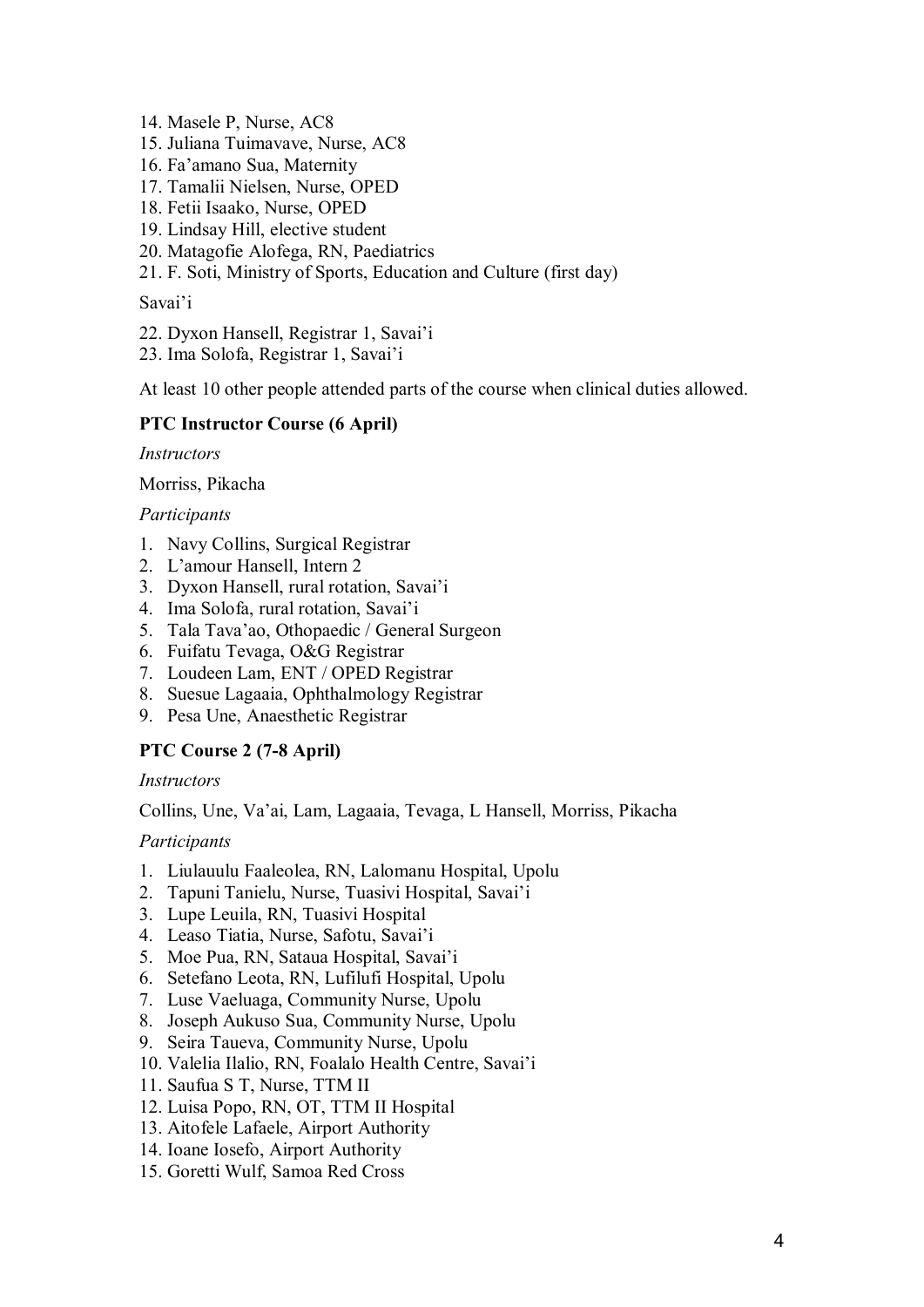- 16. Tavita Fesolai, Ministry of Education, Sport and Culture
- 17. Faamoemoe Soti, MESC (second day)
- 18. Karanita Enari, MESC
- 19. Imo Alani, Ambulance Driver
- 20. Uloaga Ulisipati, Ambulance Driver
- 21. Tuamasaga Tupai, Driver, Tuasivi Hospital
- 22. Sam Lagaaia, Driver, Tuasivi Hospital
- 23. Solofua Tafa, Ambulance Driver, Tuasivi Hospital
- 24. Falaniko Naniseni, Ambulance Driver, Tuasivi Hospital
- 25. Logomu Laulu, Driver
- 26. Moaga Misipati, Ambulance Driver
- 27. Rupe Une, Physiotherapist, TTM II
- 28. Malagamaalii Levi, Fire Service
- 29. Tony Hill, Fire Service
- 30. Tavita Faasoo, Fire Service
- 31. Laupama Maiava, Fire Service
- 32. Veli Lalogafau, Fire Service
- 33. Petelo Telefa, Fire Service
- 34. Ianeta Meleisea, Fire Service
- 35. Fuafiva Aleaga, Fire Service
- 36. Vaalele Tofa, Fire Service
- 37. Tapa Fidow, Medical Student

## **Appendix 2: Course Programme: 78 April 2005**

# **DAY 1**

| 0830-0845    | Introduction                                                           | <b>WM</b>            |               |
|--------------|------------------------------------------------------------------------|----------------------|---------------|
| 0845-0900    | Local Trauma Perspective                                               | Loudeen              |               |
| 0900-0930    | Primary Survey                                                         |                      | Tia           |
| 0930-1000    | Airway and Breathing                                                   |                      | Pesa          |
| 1000-1015    | Morning Tea                                                            |                      |               |
| 1015-1045    | Circulation                                                            |                      | Navy          |
| 1045-1200    | <b>Skill Stations</b>                                                  | Basic airway opening | Pesa          |
|              |                                                                        | Bag-mask             | Fatu          |
|              |                                                                        | Cervical Spine       | Loudeen       |
|              |                                                                        | Log roll             | Navy          |
|              |                                                                        | Needle decompression | Lamour        |
| 1200-1300    | <b>LUNCH</b>                                                           |                      |               |
| 1300-1330    | Demonstration Scenario (bad and good)<br>All                           |                      |               |
| 1330-1500    | Scenarios (five)<br>All (Lamour, Pesa, Navy, Fatu, Suesue,<br>Loudeen) |                      |               |
| 1500-1515    | Afternoon Tea                                                          |                      |               |
| 1515-1545    | Secondary survey                                                       |                      | Lamour        |
| 1545-1615    | Chest Trauma                                                           |                      | Suesue        |
| <u>DAY 2</u> |                                                                        |                      |               |
| 0830-0915    | Abdominal and Limb Injuries                                            |                      | Navy / Suesue |